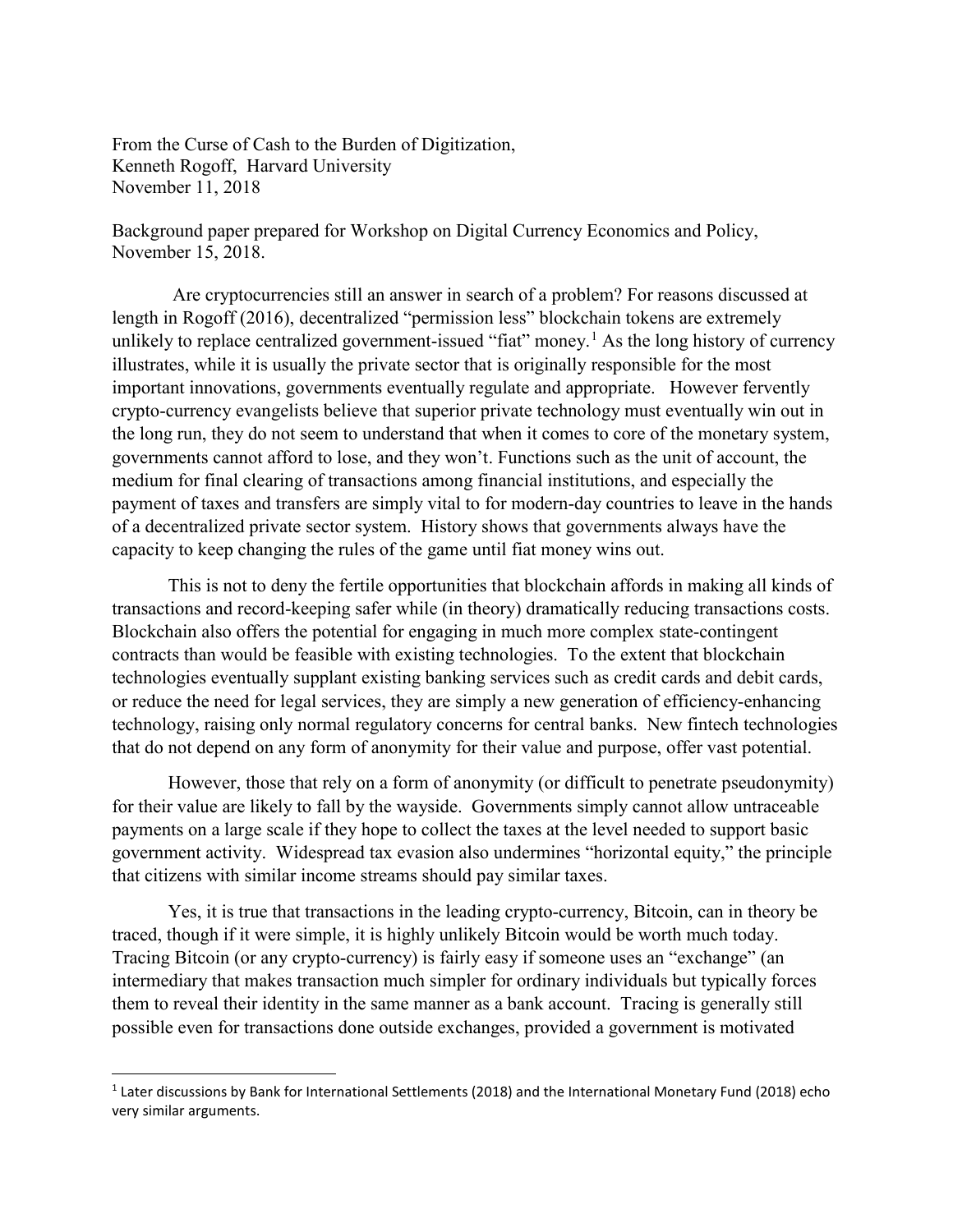enough, as it would be, for example, if trying to track terrorists or election hackers. But at present, unravelling Bitcoin transaction is far too costly to be done on a routine basis, and each week the crypto-currency community is coming up with new cryptocurrencies that are far more robust to detection than Bitcoin.

Even if Bitcoin falls by the wayside, won't more robustly untraceable coins just replace it, making it virtually impossible for governments to stop their spread? That perspective is stupefyingly naïve (Rogoff, 2016). Governments may not be able to eliminate cryptocurrencies, but they have tremendous latitude to undermine their liquidity, If a government can make it very hard to launder a coin into the legal economy, its value will plummet. And governments have many tools at their disposal. For example, they can ban financial institutions from accepting cryptocurrencies for use at financial institutions, and they can also ban their use for payments in the legal, tax-compliant economy. The fact this has not happened on wide scale yet is mainly because, so far, actual use of cryptocurrencies is transactions has been extremely limited

Of course, even radical steps to make crypto-currencies illiquid will not stop mutually agreeable parties from using cryptocurrencies to transact in the underground economy. However, by making it expensive to convert crypto-currencies into mainstream economy goods – by making the currencies highly illiquid – their value can be greatly reduced. The fact that hundred-dollar bills can still be used to buy most ordinary goods, and that there is no law against holding them, makes \$100 a vastly more valuable asset than if they could only be used for purchases in the underground economy.

I want to be careful not to side with those who confidently predict that Bitcoin is a pure bubble and the value must eventually fall to zero. That is far from obvious. There are at least three important channels through which Bitcoin can retain value, one quite plausible but only consistent with a much lower value of Bitcoin than today, and two rather speculative possibilities nevertheless consistent with potentially a much higher price for cryptocurrencies in general and Bitcoin in particular.

First, there may be "rogue" governments that do not completely prohibit pseudonymous currencies (or networks layered on Bitcoin) for use within their own borders. Why would any government do this if it created huge difficulties in tax collection and law enforcement? For one thing, there are some governments that have so many ways of monitoring their citizens (though surveillance cameras, internet and telephone monitoring, digital exhaust and active centralized information gathering), that they are less reliant on financial receipts. Moreover, US policy over the past decade has pushed many countries to actively seek ways to process transactions completely outside the mainstream global networks. Consider the fact that at present, the United States is imposing financial sanctions on a dozen countries including Belarus, Cuba, the Democratic Republic of the Congo, Iran, Libya, North Korea, Somalia, Sudan/Darfur, Syria, Russia, Ukraine, and Venezuela.<sup>[2](#page-1-0)</sup> Even countries that are not being actively disintermediated

<span id="page-1-0"></span><sup>&</sup>lt;sup>2</sup> Ahn, Daniel P. and Rodney Ludema, "The Sword and the Shield: The Economics of Targeted Sanctions," Georgetown Center for Economic Research Working Paper (2018).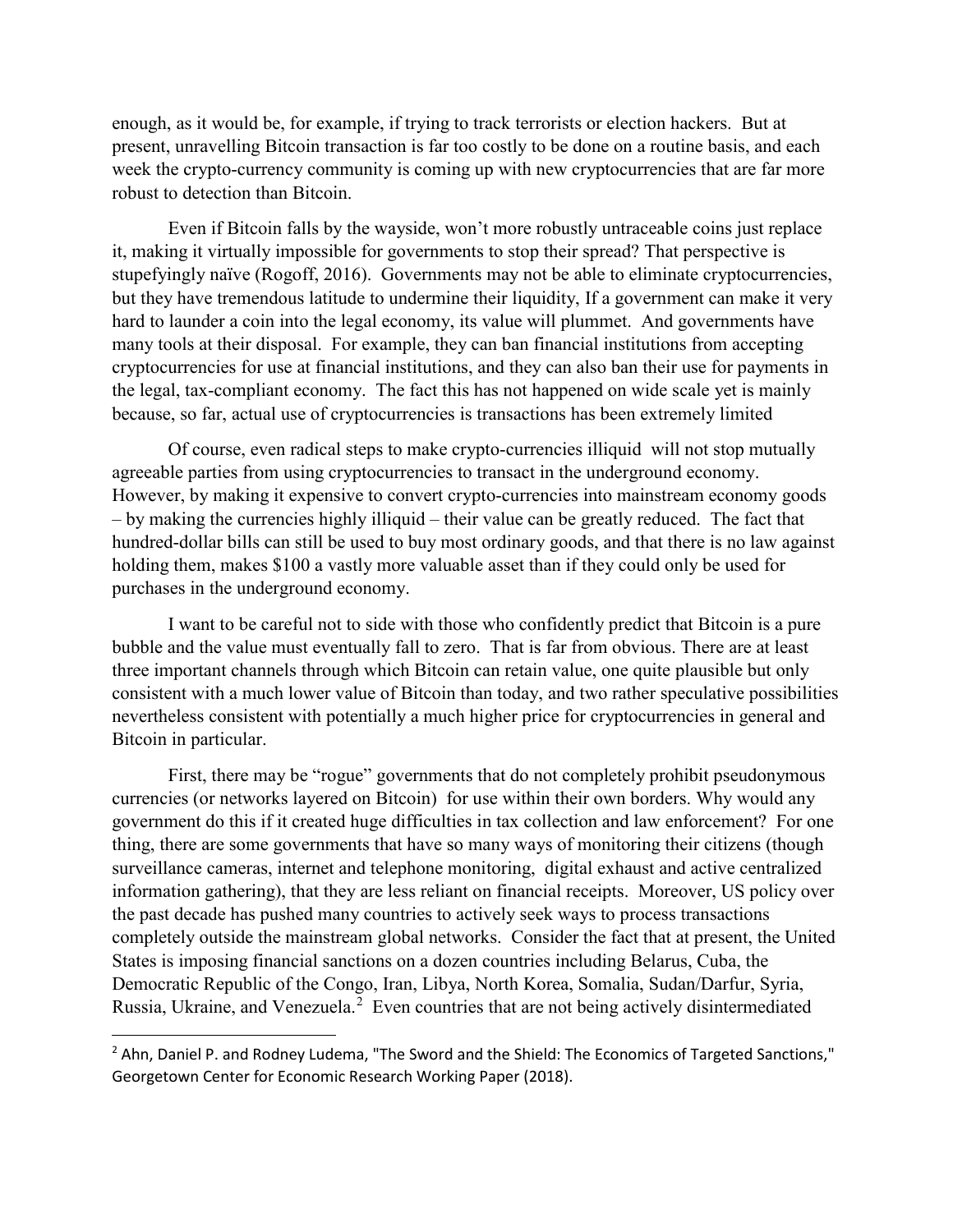chafe under the fact that most of the major financial transactions processing systems are cleared through the United States, so even countries such as Great Britain are effectively. forced to allow US authorities to have extensive information about their business and financial systems.

In this situation, it is hardly surprising that countries such as Venezuela have attempted to foster their own cryptocurrencies, currencies that could potentially be used anywhere. (Venezuela is increasingly a failed state and its crypto-currency has little chance of wide acceptance even within its own borders, but that would not be the case for some of the others on the US sanctions list.) By providing a pathway to spend cryptocurrencies in the legal economy – akin to using a \$100 bill in a retail store –rogue states can provide final demand and potentially, give long-term value to cryptocurrencies everywhere. But just because a cryptocurrency can be used for transaction in, say, North Korea, does not mean it will have great value outside it. On the other hand, if an economy the size of Japan were to sustain its embrace of cryptocurrencies, that would be a different matter. Even if Japanese authorities maintain a tight regulatory grip on local cryptocurrencies exchanges – and therefore be able to expose the identities of Japanese holders – it is important they also have thorough information on coins laundered into Japan, and be willing to share that information with foreign counterparts. Japan's early embrace of cryptocurrencies likely did much to drive up their value in 2017. Over time, as other advanced economies perceived the effects of Japan's policies on their own underground economies, there will surely enormous pushback, probably forcing Japan to reverse course. In the long run, no advanced economy is likely be allowing widespread use of nearly anonymous transactions vehicles.

What about the argument that even if there is no underlying transaction use whatsoever, Bitcoin might still have monetary value as "digital gold," valuable simply because investors believe it should have value? Bitcoin evangelists frequently opine that this is what the long run will look like. It is unlikely that such an equilibrium will prevail. Pure speculative bubbles have been widely studied in economics, both theoretically and empirically, and the overwhelming conclusion is that they are not sustainable.

True, there are exceptional circumstances where speculative bubbles can flourish and assets with no intrinsic value can be highly valued. The canonical case is where the steady state global real return on wealth is less than the economy's growth rate, a situation that can occur in a world where there is chronic (not just cyclical) overinvestment. If this were the case, however, then one would expect rampant bubbles around the economy, and not an isolated case. In sum, it is extremely unlikely that any cryptocurrency, and Bitcoin in particular, can sustain a positive price indefinitely without the bubble eventually bursting.

But wait, isn't the price of gold itself a bubble, and if so how can we be so sure Bitcoin won't end up in a similar equilibrium? Indeed, some economists have argued that the value of gold is a 6000-year bubble (e.g, Buiter, 2014) and if they are right there can be others. But the bubble interpretation of the gold price is overblown and not really all that parallel with Bitcoin. It is true that gold derives some of its value from its history of use a monetary instrument, but this misses the point that the use of gold is not random chance. Gold has a number of properties that make it a strong candidate to use a monetary instrument, including its durability, its balance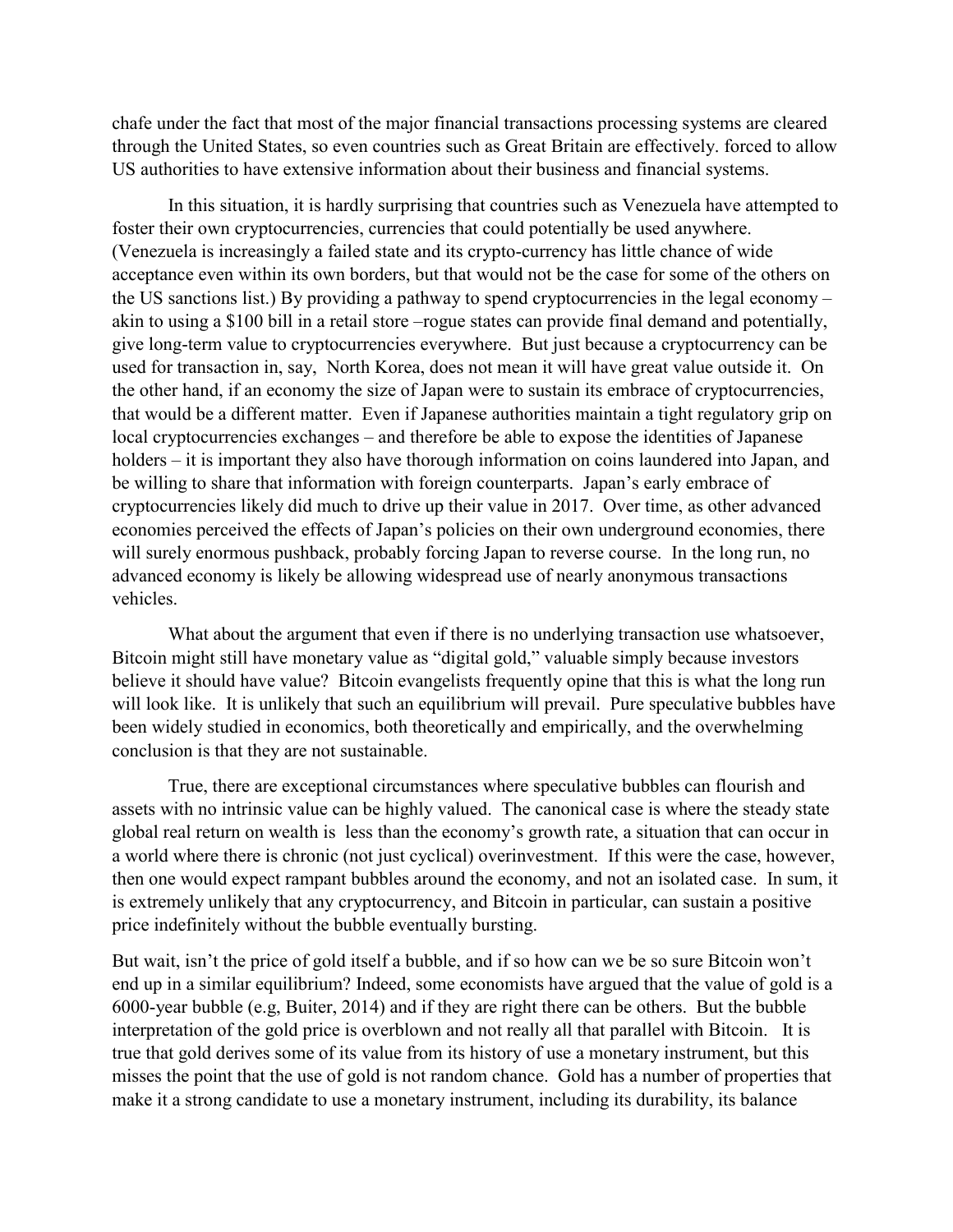between hardness and malleability, the fact it is the most non-reactive of all metals and does rust or tarnish and, above all, the fact that it is scarce (ignoring the vast deposits of molten gold in the earth's core that are not likely to be mined for millennia to come) but not too scarce. Since the invention of standardized coins in Lydia in the 7<sup>th</sup> century BC, it is no surprise gold has a unique role. Of course, today, the fact that the global gold supply cannot easily be manipulated by the state, and that it provides a means for anonymous payment, means that if anything its value is likely to rise in a future world of digital payments. Moreover, many of its special properties are precisely the reason that NASA uses to it protect parts in space, and why it is a component found in electric cars and all kinds of electronics. And importantly, as Rogoff (2016) emphasizes

Bitcoin proponents will argue that their currency is far more tightly fixed supply than gold, which is continually mined, even if the annual percentage increase in supply is small. Famously, the supply of Bitcoin is fixed by design, reaching about 21 million by the year 2041 at which point the supply will be capped. But the "fixity" of Bitcoin supply is a tenuous one. Silver is hardly a perfect substitute for gold, but nearly perfect Bitcoin clones are easy to create. After all, Bitcoin is an open source program, so it is possible to produce nearly identical (but better) variants almost without limit. Many of the over 1500 coins now in existence do exactly this, and of course there are have already been "forks" on the Bitcoin chain that adopt different variants (for example "Bitcoin cash"), although so far none of these has reached anywhere near the market capitalization of bitcoin.

Granted, the predominance of Bitcoin to date has been quite remarkable. Its leadership position owes to many factors, including especially the high credibility it has achieved by proving relatively tamper-proof to date. Bitcoin has developed a large community around it and has proven robust for over nine years now. At the same time, new coins are subject to huge regulatory uncertainty, for example on whether they will be treated as securities, a fate that Bitcoin has so far avoided even in the United States; being treated as a security risks a regulatory nightmare for new entrants. Nevertheless, the assumption that no substitute can ever substantially supplant Bitcoin is very likely wrong, particularly if a major state actor were to stand behind another challenger, if not directly then through regulatory policy. (I will abstract from an important limitation of Bitcoin, which is the large amount of energy it dissipates.

Nevertheless, even absent a challenger, it is hard to sustain a high value for Bitcoin in the case once regulatory policy has stripped away a large portion of its transactions value. In this sense Bitcoin is different from gold.

Much the stronger case for a high value of Bitcoin comes because of the belief that it is likely to be an integral part of very useful blockchain applications in the future. Although a digital cryptocurrency is the original concept the mythical Satoshi Nakamoto in his 2009 paper, it is now well understood the potential applications are vast, ranging from providing faster and better ways to have digital signatures to providing a completely different framework for social networking, using a decentralized information system to strip away, for example, Facebook's monopoly. Blockchain technologies certainly will eventually eat away the monopoly held by credit and debit card clearing systems; the main reason why transactions costs remain high is that these networks are dominated by just a couple of monopoly systems. Blockchain technology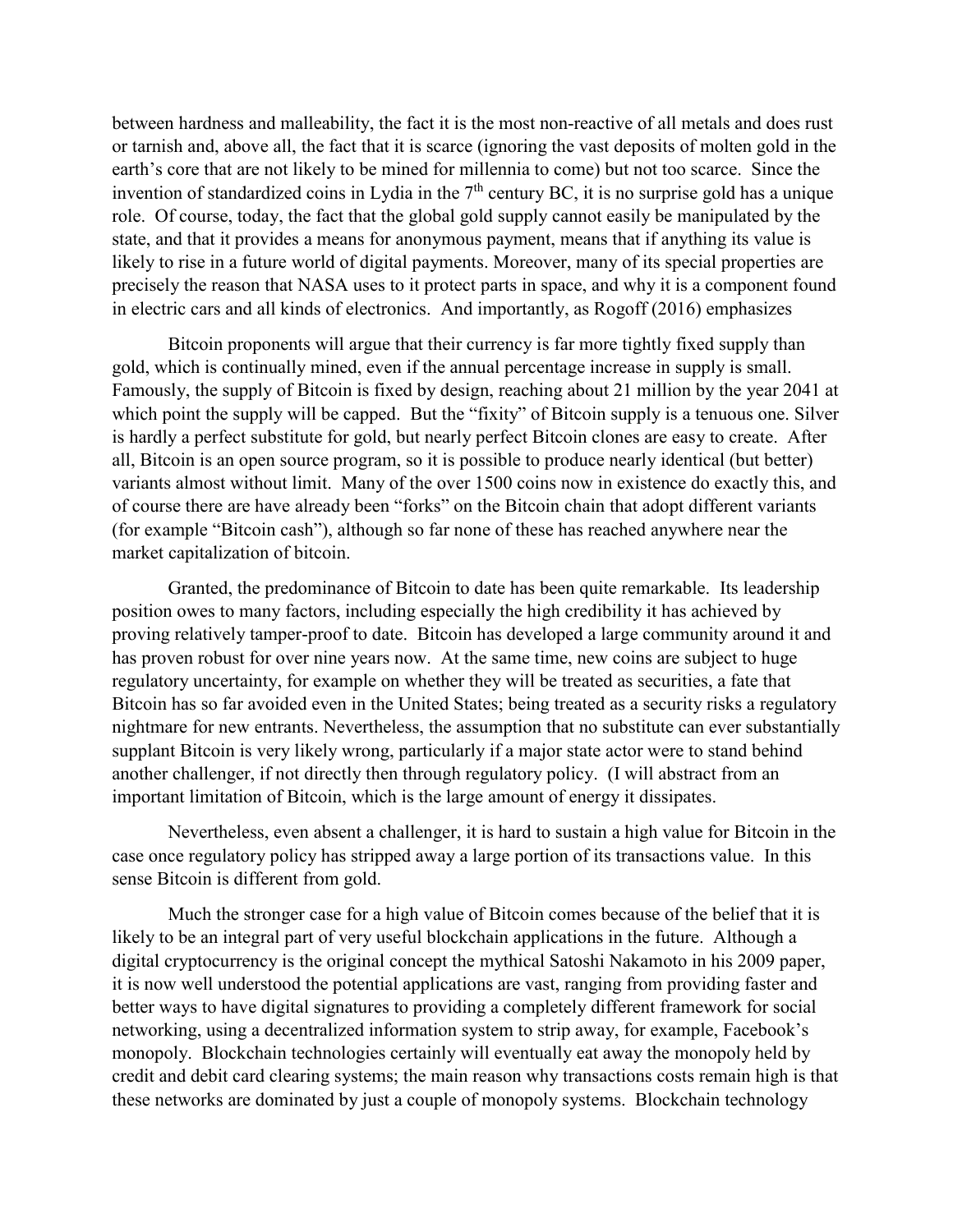offers promise to provide much cheaper, faster and more secure "rails" and drastically compete down transactions costs, particularly in international transactions.

Although the Bitcoin network itself has many well-known limitations (such as speed of processing), these can be mitigated by layering on other networks, using Bitcoin only a digital gold clearinghouse. What is far from clear, however, is whether Bitcoin is a help or a hindrance to these other applications, which in some cases would be much easier to run with a centralized clearinghouse, and in some cases where it would be vastly more efficient to use a different token system entirely. Although one often sees the analogy between Beta and VHS video technologies (where the inferior VHS technology defeated Beta thanks to network effects), the differences between the two technologies was really second-order compared to the differences between energy-intensive, slow-footed Bitcoin and new superior technologies that are faster, consume less energy, and offer richer options for how anonymous to make the tokens, and therefore are more regulatory friendly.

In currency use, it is almost certain that central bank digital currencies will eventually supplant private ones, for reasons given by Rogoff (2016), and later by the by BIS (2018) and IMF (2018). In the case of broader blockchain applications, it is less obvious how the regulatory environment will evolve. Central banks have been perfectly content to allow the development of superior transactions technologies, as long as they maintain control of stabilizing the unit of account, and have access to printing currencies in a crisis situation. Governments do not have nearly as pressing reasons to interfere with other applications of blockchain. But in any world, they will put a huge premium on regulating anonymity. For example, in major cities around the world today, one will often see real estate transactions done in currency, transactions that almost always involve some kind of money laundering, capital flight or tax evasion. If some future token application involves clearing real estate transactions, authorities will surely insist (eventually) on being able to trace the underlying entities that are engaged in the transaction.

In sum, although the blockchain community is understandably very excited about potential applications, it remains very hard to put a value on the first generation of digital assets including especially Bitcoin, despite the enormous attention and popularity it receives. Bitcoin devotees tend to overrate the first-mover advantage, and under-rate the power of states to overturn the status quo, as they have with earlier innovations in transaction technologies. Nevertheless, from a policy perspective, the interesting issues have little to do with the value of individual cryptocurrencies, and far more to do with how to regulate this fast-evolving world in order to unleash its potential for improving the efficiency and security of the financial system.

## REFERENCES

Bank for International Settlements, 2018. "Bitcoin: Looking Beyond the Hype." *BIS Annual Report*, Chapter 5. BIS, Zurich, June.

Buiter, Willem H., 2014. "Gold, A Six Thousand Year Bubble Revisited." Citi Economics Research paper (November)

International Monetary Fund, 2018. Global Financial Stability Report, Washington: IMF, April.